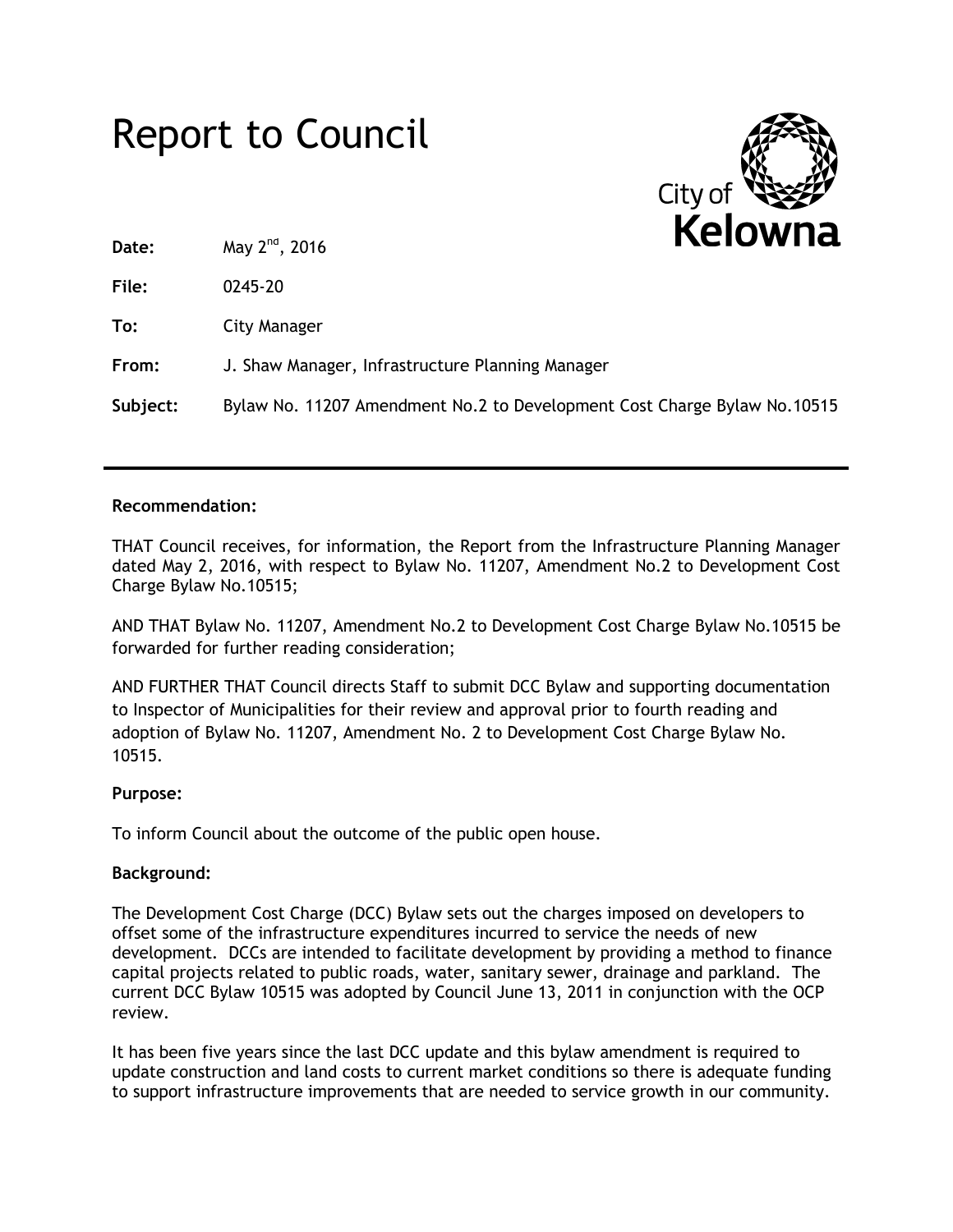Council received information regarding the proposed DCC Bylaw at a March 7th, 2016 Council meeting. The projected DCC program costs and rate changes presented at that meeting are appended to this report. Council directed staff at the March 7th Council meeting to facilitate a public open house to get feedback on the proposed rate increases.

#### **External Agency/Public Comments:**

#### Public Open House

A public open house for the proposed DCC Bylaw amendment was facilitated at the Kelowna Public Library on Wednesday March 30<sup>th</sup>, 2016. Approximately 40 people attended and received the information provided. Staff were available at the Open House to answer questions. An exit survey was available and 5 were completed by attendees (Appendix B).

Three of the exit surveys expressed concern that not enough warning had been given regarding the proposed rate increase and recommended a grace period or phase approached to implementing the proposed changes.

#### **Discussion**

In response to these comments and other comments from the development industry collected over the last 4 months, Staff provide the following justification for proceeding with amendment of the Bylaw as planned.

- The Urban Development Institute (UDI) was notified of the proposed changes in December 2015. The earliest that Council can adopt the Bylaw is likely mid-June because it must be approved by the Ministry prior to final adoption by Council. The Ministry is indicating a 6-week review process. This represents a 6-month notification period.
- Subdivision and building permit applications that are complete prior to the date of bylaw adoptions are considered "in-stream" and are not subject to the new DCC rates for a period of one year from bylaw adoption. In other words, given the current scenario where the proposed DCC's have increased from the existing charges, an in-stream application will be exempt from the increased DCC's for one year from the date of adoption of the new bylaw provided the applications are complete and application fees have been paid.
- To improve the process for providing more certainty of the timing of future DCC updates, Staff are recommending that the DCC Bylaw be amended annually to reflect current land and construction costs. This frequency is recommended in the Development Cost Charge Best Practice Guide. Utilization of an indexing model for unit costs will be considered as part of several items to be reviewed as part of an upcoming shared DCC review involving City Staff and UDI.
- The last DCC update 5 years ago saw the developer funded portion of the program decrease by \$209 million (-30.9%) in part to help stimulate a stagnate housing market. These lower rates have continued for the last 5 years but given the increase in both construction and land costs a DCC rate increase is required now to fund the infrastructure required to support growth in the future.
- The increased rates are still comparable to like size communities in BC as shown in the figure below.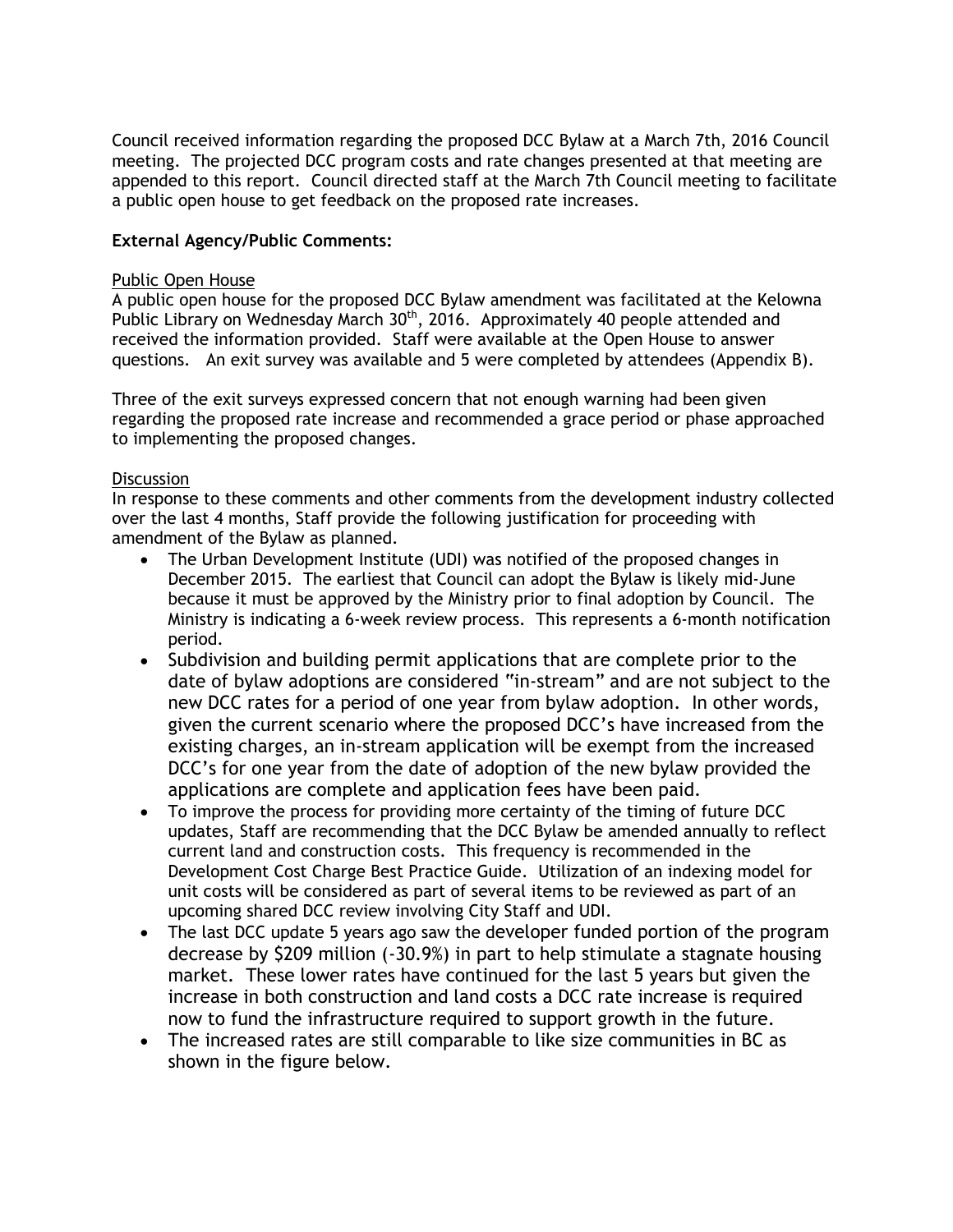

*Figure 1. Single Family Residential Average DCC Rate based on updated DCC rates. Rates for the City of Vernon include DCC charges for Parks and Water from the Regional District of the North Okanagan.*

#### **Internal Circulation:**

Divisional Director, Infrastructure Divisional Director, Community Planning & Real Estate Divisional Director, Corporate & Protective Services Legislative Coordinator Director, Financial Services Community Engagement Consultant Financial Analyst, Infrastructure Planning

#### **Legal/Statutory Authority:**

The Development Cost Charge (DCC) Bylaw sets out the charges imposed for public roads, water, sanitary sewer, drainage and public park infrastructure when subdividing or constructing, altering or extending a building, pursuant the Local Government Act.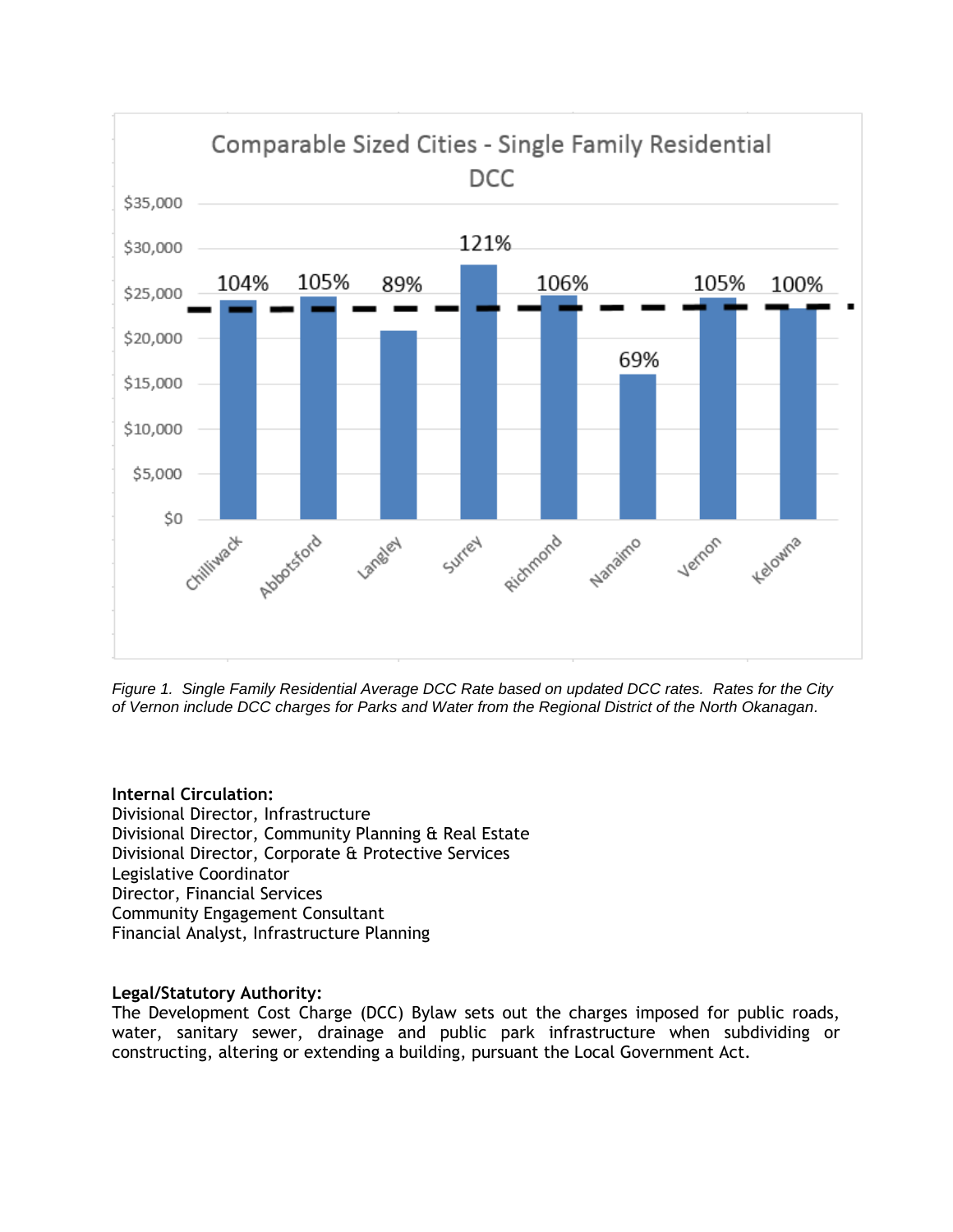#### **Legal/Statutory Procedural Requirements:**

The *Local Government Act* requires the Inspector of Municipalities to approve local government DCC bylaws. The following process, which is recommend by *DCC Best Practices Guide,* is being followed by staff for amending the DCC Bylaw.

- Staff calculate the DCC rates and amend DCC Bylaw for Council review,
- First reading of proposed DCC Bylaw by Council (March  $7<sup>th</sup>$ , 2016),
- Public Information Meeting Kelowna Public Library (March  $30<sup>th</sup>$ , 2016),
- Second and Third Reading of DCC Bylaw by Council (May 2, 2016),
- Submission of DCC Bylaw and Supporting Documentation to Ministry of Community Services (May),
- Statutory approval from Inspector of Municipalities (TBD),
- Fourth Reading and adoption of DCC Bylaw by Council (June),
- Bylaw implementation

#### **Existing Policy:**

Development Cost Charge Bylaw 10515

#### **Financial/Budgetary Considerations:**

The City's 10-Year Capital Plan will be updated to reflect the revised project costs once the DCC Bylaw has been adopted by Council.

DCCs contribute to the initial capital cost of growth-related infrastructure, along with taxpayer contributions that account for the benefit of the new infrastructure to the existing community. The subsequent operation, maintenance, capital renewal and the eventual replacement of all infrastructures accrues to general taxation or utility rates.

#### **Personnel Implications:**

There are no personnel implications related to this proposed DCC Update.

#### **Considerations not applicable to this report:**

Communications Comments: Alternate Recommendation:

**Submitted by:** J. Shaw, Manager, Infrastructure Planning

**Approved for inclusion:** A. Newcombe, Divisional Director, Infrastructure

cc: Divisional Director, Community Planning & Real Estate Divisional Director, Corporate & Protective Services Legislative Coordinator Director, Financial Services Community Engagement Consultant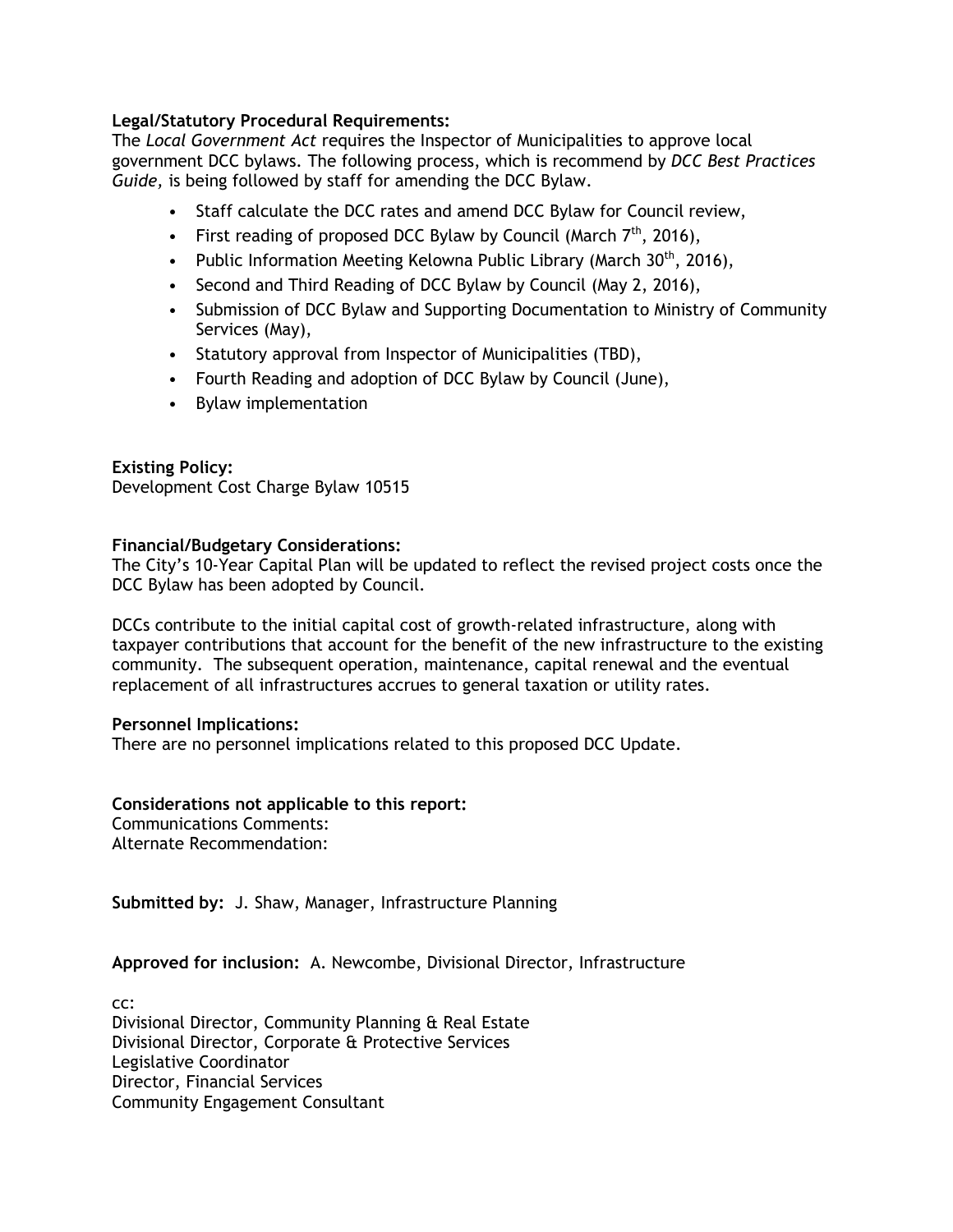Financial Analyst, Infrastructure Planning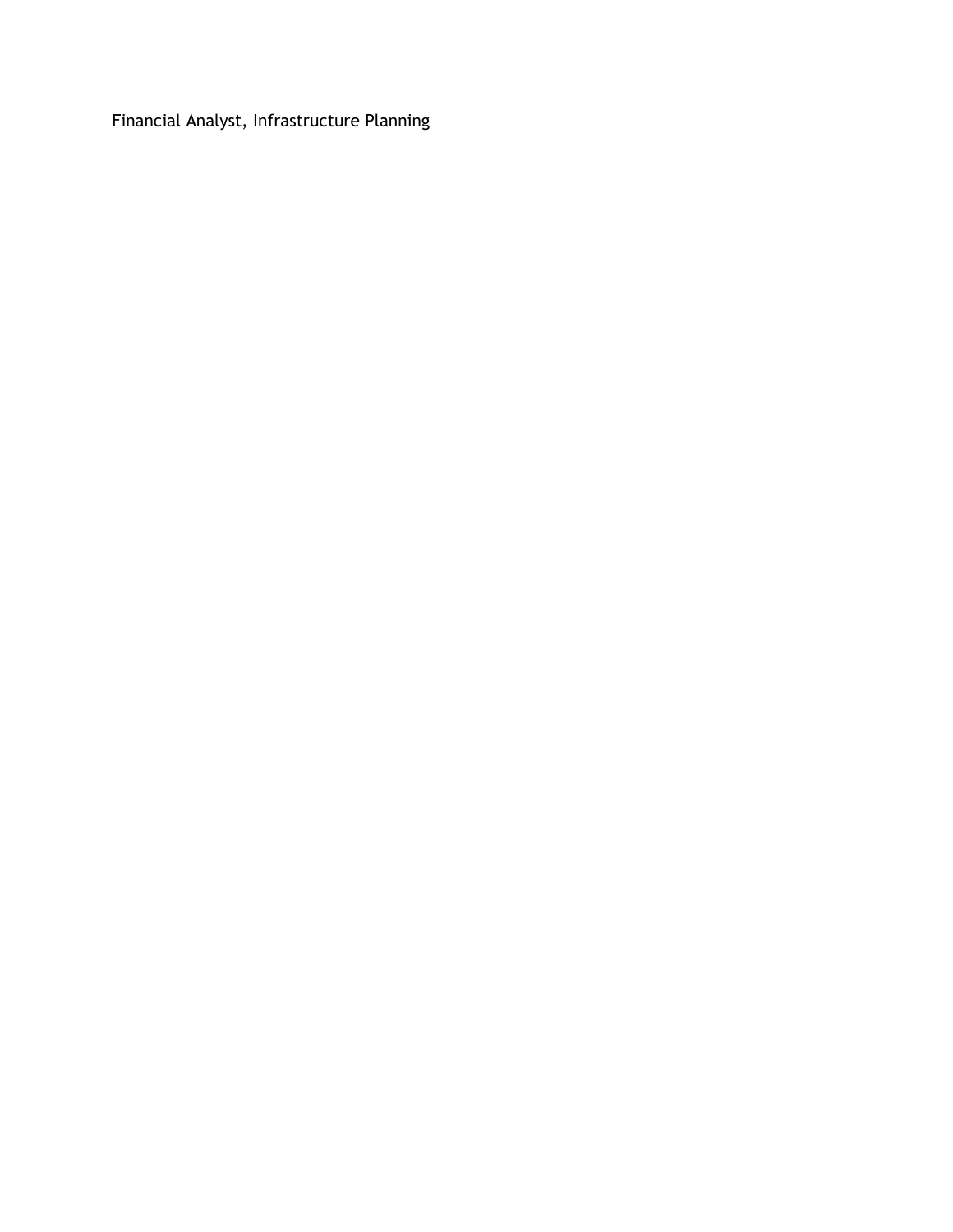# *Appendix – A*

#### **Summary of DCC Program Costs and DCC Rates**

| 2030 Major Services - Funding Sources (\$ Millions) - 2016 Update |              |                               |       |                    |                       |                       |                       |                                 |
|-------------------------------------------------------------------|--------------|-------------------------------|-------|--------------------|-----------------------|-----------------------|-----------------------|---------------------------------|
|                                                                   | Gov't Funded | <b>Developer Funded</b>       |       | <b>City Funded</b> |                       | 2030 OCP              |                       |                                 |
| <b>Major Service</b>                                              | Grant        | <b>Developer</b><br>Construct | DCC's | <b>Taxation</b>    | Utility User<br>Rates | 2016<br><b>Totals</b> | 2011<br><b>Totals</b> | % Change<br>from 2016 -<br>2011 |
| <b>Arterial Roads</b>                                             | 37.9         | 63.3                          | 209.1 | 151.1              |                       | 461.4                 | 400.3                 | 15.3                            |
| <b>Water Distribution</b>                                         |              | 6.0                           | 24.7  |                    | 29.4                  | 60.0                  | 59.1                  | 1.6                             |
| <b>Wastewater Trunks</b>                                          |              | 6.9                           | 25.8  |                    | 8.4                   | 41.1                  | 37.9                  | 8.2                             |
| <b>Wastewater Treatment</b>                                       |              |                               | 65.4  |                    | 20.3                  | 85.7                  | 86.1                  | (0.5)                           |
| <b>Parkland Acquisition</b>                                       | 5.4          |                               | 116.5 | 14.5               |                       | 136.4                 | 125.5                 | 8.7                             |
| 2016 Totals                                                       | 43.3         | 76.0                          | 441.5 | 165.6              | 58.1                  | 784.7                 | 709.0                 | 10.7                            |
| 2011 Totals                                                       | 32.0         | 61.2                          | 406.4 | 149.8              | 59.6                  | 709.0                 |                       |                                 |
| % Change from 2016 -<br>2011                                      | 35.4         | 24.2                          | 8.7   | 10.5               | (2.6)                 | 10.7                  |                       |                                 |

Table 1 – Proposed compared to current DCC program costs and funding by service.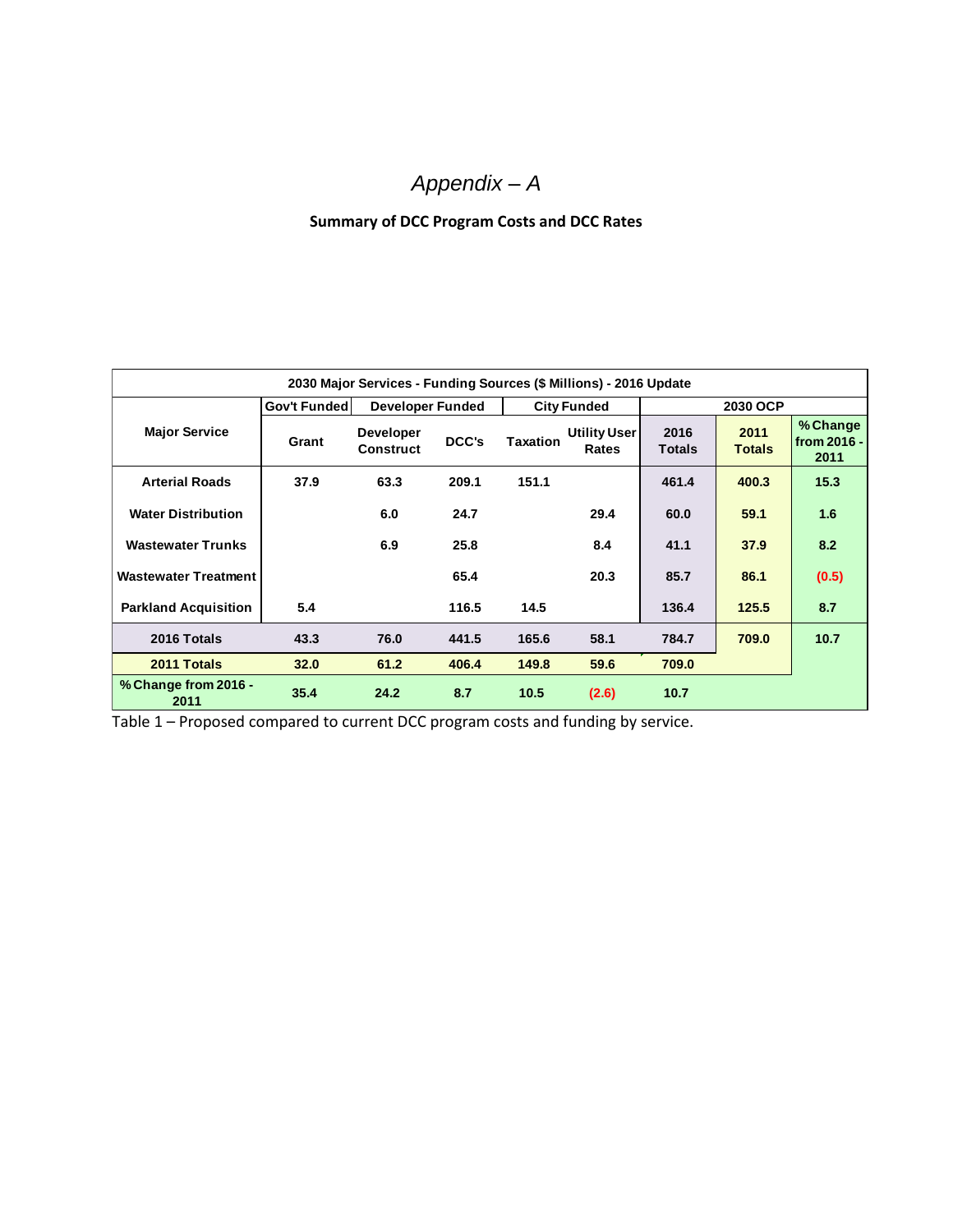| PROPOSED 2016 VERSUS 2011 DCC RATES (\$'s per Residential 1 Unit) |                    |                                |                            |                    |                               |                             |
|-------------------------------------------------------------------|--------------------|--------------------------------|----------------------------|--------------------|-------------------------------|-----------------------------|
|                                                                   | S.E.<br>Kelowna    | <b>South</b><br><b>Mission</b> | NE of<br><b>Inner City</b> | North of<br>Hwy 33 | North of<br><b>Inner City</b> | <b>Inner</b><br><b>City</b> |
| <b>Arterial Roads</b>                                             | Δ                  | $\underline{\mathsf{B}}$       | $\overline{\mathbf{c}}$    | D                  | E                             | 1                           |
| 2011 Update                                                       | 7,878              | 21,540                         | 14,292                     | 11,072             | 10,666                        | 7,530                       |
| 2016 Update                                                       | 9,243              | 26,118                         | 15,513                     | 13,321             | 11,000                        | 8,338                       |
| \$ Difference                                                     | 1,365              | 4,578                          | 1,220                      | 2,249              | 333                           | 807                         |
| % Change                                                          | 17.3               | 21.3                           | 8.5                        | 20.3               | 3.1                           | 10.7                        |
| <b>Parkland Acquisition</b>                                       | $\pmb{\mathsf{A}}$ |                                |                            |                    |                               |                             |
| 2011 Update                                                       | 5,300              |                                |                            |                    |                               |                             |
| 2016 Update                                                       | 5,795              |                                |                            |                    |                               |                             |
| \$ Difference                                                     | 495                |                                |                            |                    |                               |                             |
| % Change                                                          | 9.3                |                                |                            |                    |                               |                             |
|                                                                   |                    |                                |                            |                    |                               |                             |
| <b>Wastewater Treatment</b>                                       | Δ                  |                                |                            |                    |                               |                             |
| 2011 Update                                                       | 3,723              |                                |                            |                    |                               |                             |
| 2016 Update                                                       | 3,645              |                                |                            |                    |                               |                             |
| \$ Difference                                                     | (78)               |                                |                            |                    |                               |                             |
| % Change                                                          | (2.1)              |                                |                            |                    |                               |                             |
|                                                                   |                    |                                |                            |                    |                               |                             |
| <b>Wastewater Trunks</b>                                          | $\pmb{\mathsf{A}}$ | $\underline{\mathsf{B}}$       |                            |                    |                               |                             |
| 2011 Update                                                       | 1,294              | 1,903                          |                            |                    |                               |                             |
| 2016 Update                                                       | 1,541              | 1,379                          |                            |                    |                               |                             |
| \$ Difference<br>% Change                                         | 247<br>19.1        | (524)<br>(27.5)                |                            |                    |                               |                             |
|                                                                   |                    |                                |                            |                    |                               |                             |
| <b>Water Distribution</b>                                         | Δ                  | ₿                              | $\underline{\mathsf{D}}$   |                    |                               |                             |
| 2011 Update                                                       | 998                | 679                            | 3,552                      |                    |                               |                             |
| 2016 Update                                                       | 1,282              | 833                            | 3,584                      |                    |                               |                             |
| \$ Difference                                                     | 284                | 154                            | 32                         |                    |                               |                             |
| % Change                                                          | 28.5               | 22.7                           | 0.9                        |                    |                               |                             |
| <b>Total All Services</b>                                         | S.E. Kelowna       | South Mission                  | N.E. of Inner City         | N. Highway 33      | North of Inner City           | <b>City Centre</b>          |
| 2011 Update                                                       | 13,178             | 33,145                         | 24,609                     | 21,389             | 20,983                        | 18,845                      |
| 2016 Update                                                       | 15,038             | 37,769                         | 26,494                     | 24,302             | 21,981                        | 20,601                      |
| \$ Difference                                                     | 1,860              | 4,625                          | 1,885                      | 2,913              | 997                           | 1,756                       |
| $0/$ change                                                       | 444                | <b>140</b>                     | 77                         | 12 <sub>6</sub>    | $\overline{A}$ $\overline{Q}$ | Q <sub>2</sub>              |

*Figure 2. Proposed DCC rate per single family residential by sector and service.* **% change 14.1 14.0 7.7 13.6 4.8 9.3**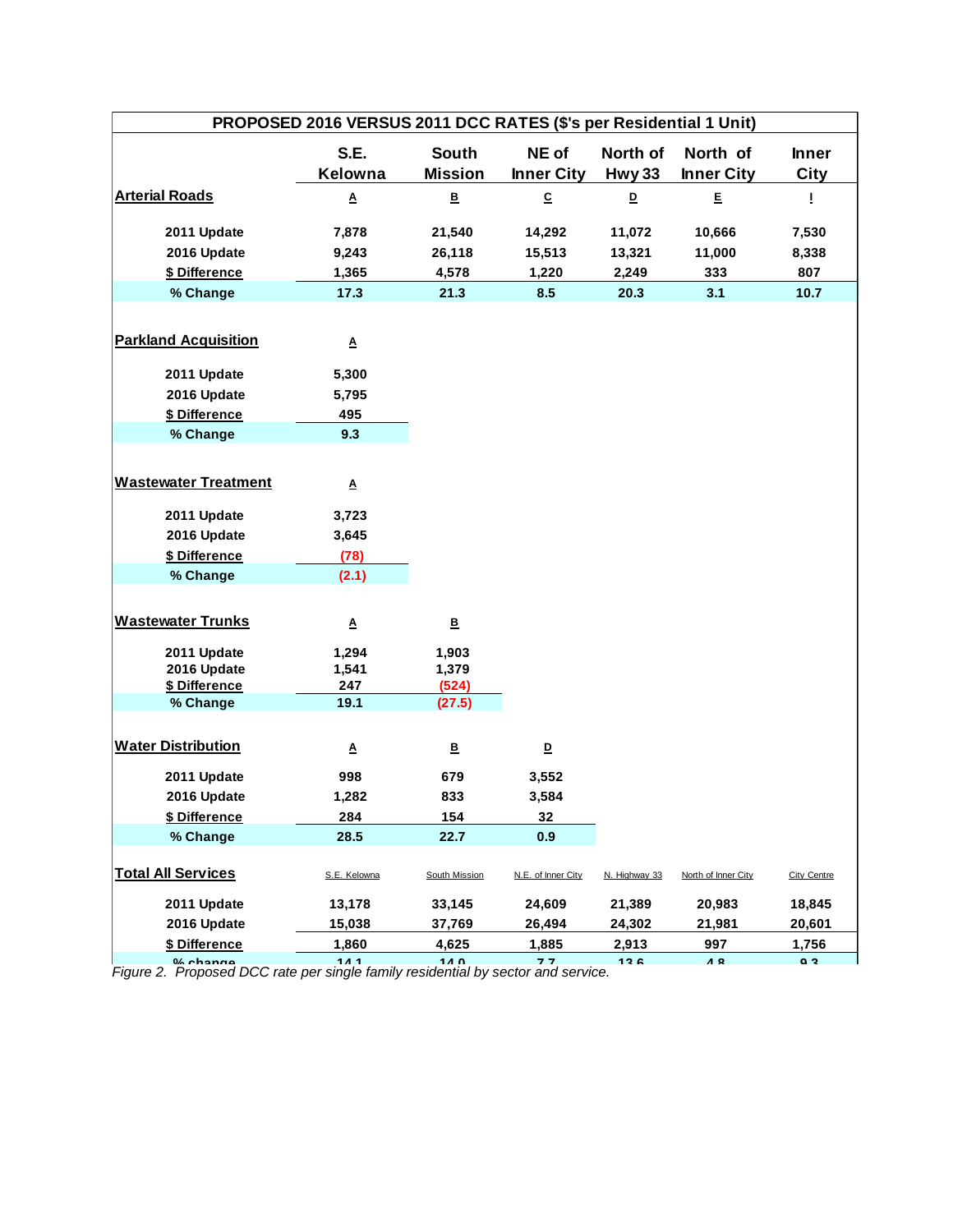

| <b>Total All Services</b> | S.E. Kelowna | South Mission | N.E. of Inner City | N. Highway 33 | North of Inner City | <b>City Centre</b> |
|---------------------------|--------------|---------------|--------------------|---------------|---------------------|--------------------|
| 2011 Update               | 13.178       | 33.145        | 24.609             | 21.389        | 20,983              | 18,845             |
| 2016 Update               | 15.038       | 37.769        | 26.494             | 24.302        | 21.981              | 20,601             |
| \$ Difference             | 1,860        | 4.625         | 1.885              | 2.913         | 997                 | 1.756              |
| $%$ change                | 14.1         | 14.0          | 7.7                | 13.6          | 4.8                 | 9.3                |

*Figure 3. Combined DCC cost for all City services (i.e. Arterial Roads, Parkland Acquisition, Water Distribution, Wastewater Distribution and Treatment by sector. DCC base on single family residential.*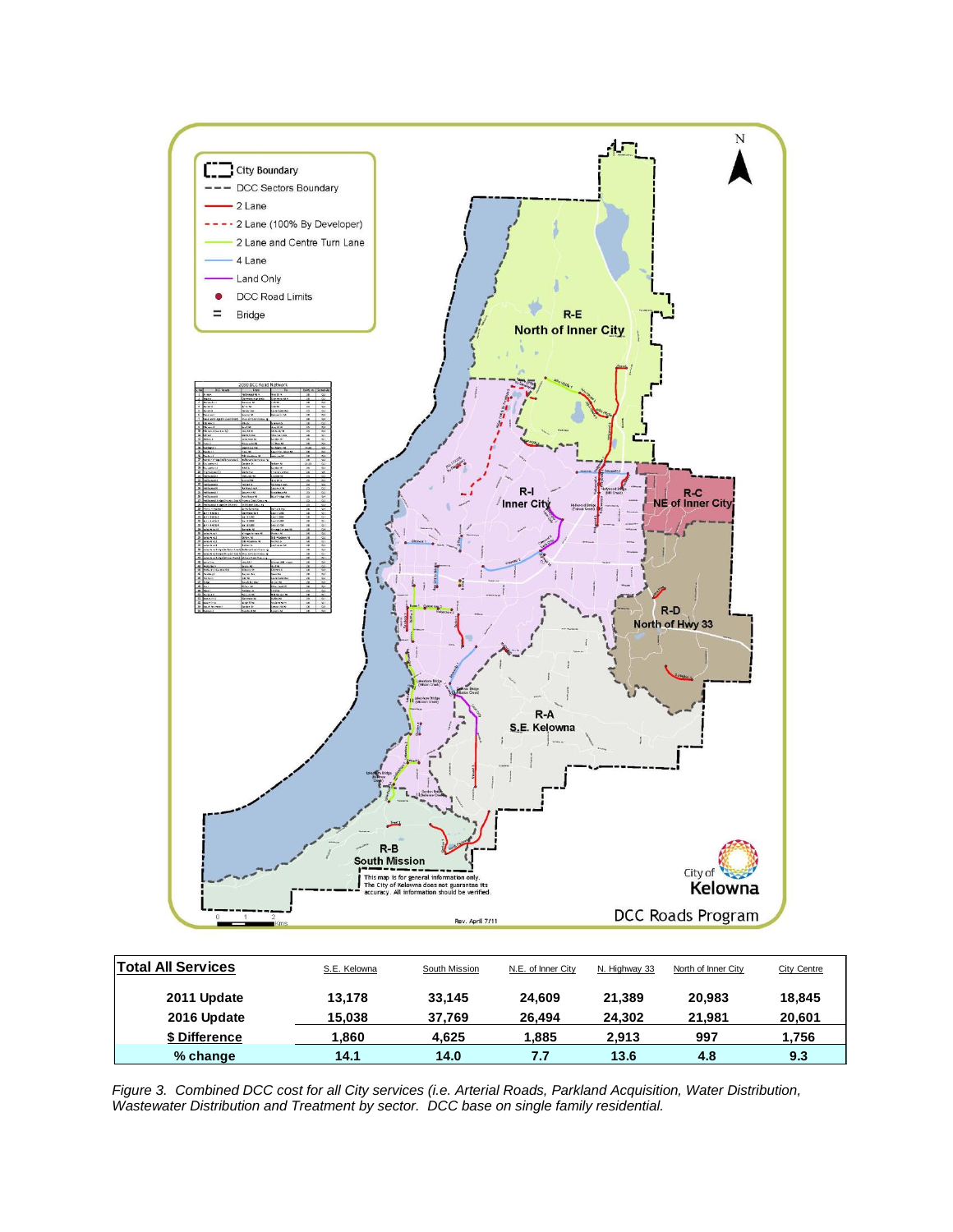# *Appendix – B*

**DCC Open House Feedback**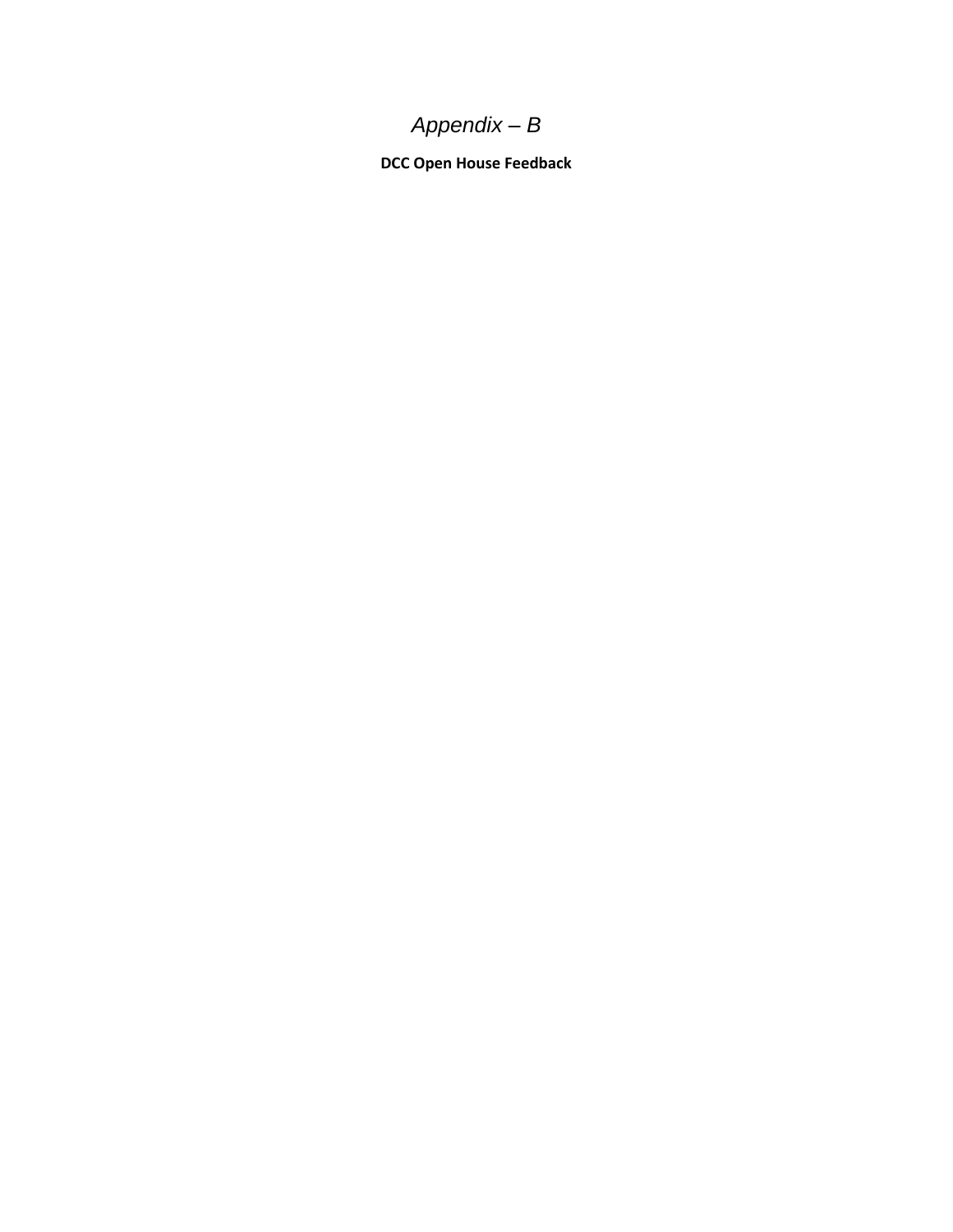

Please provide your comments on the proposed DCC Update:

There was not enough warning provided to the development community of this DCC increase. Some companies may have projects in the works but are not abole to submit enough materials to fall under<br>the 12 month legislative protection period.<br>This could seriously jeopardize some projects that are now in the works with financing in place. Please provide some type of grace penied<br>(ie: 180 days) to allows developers to adjust to this change

Name and Address:

Jennifer Dixon- UDI Okanagah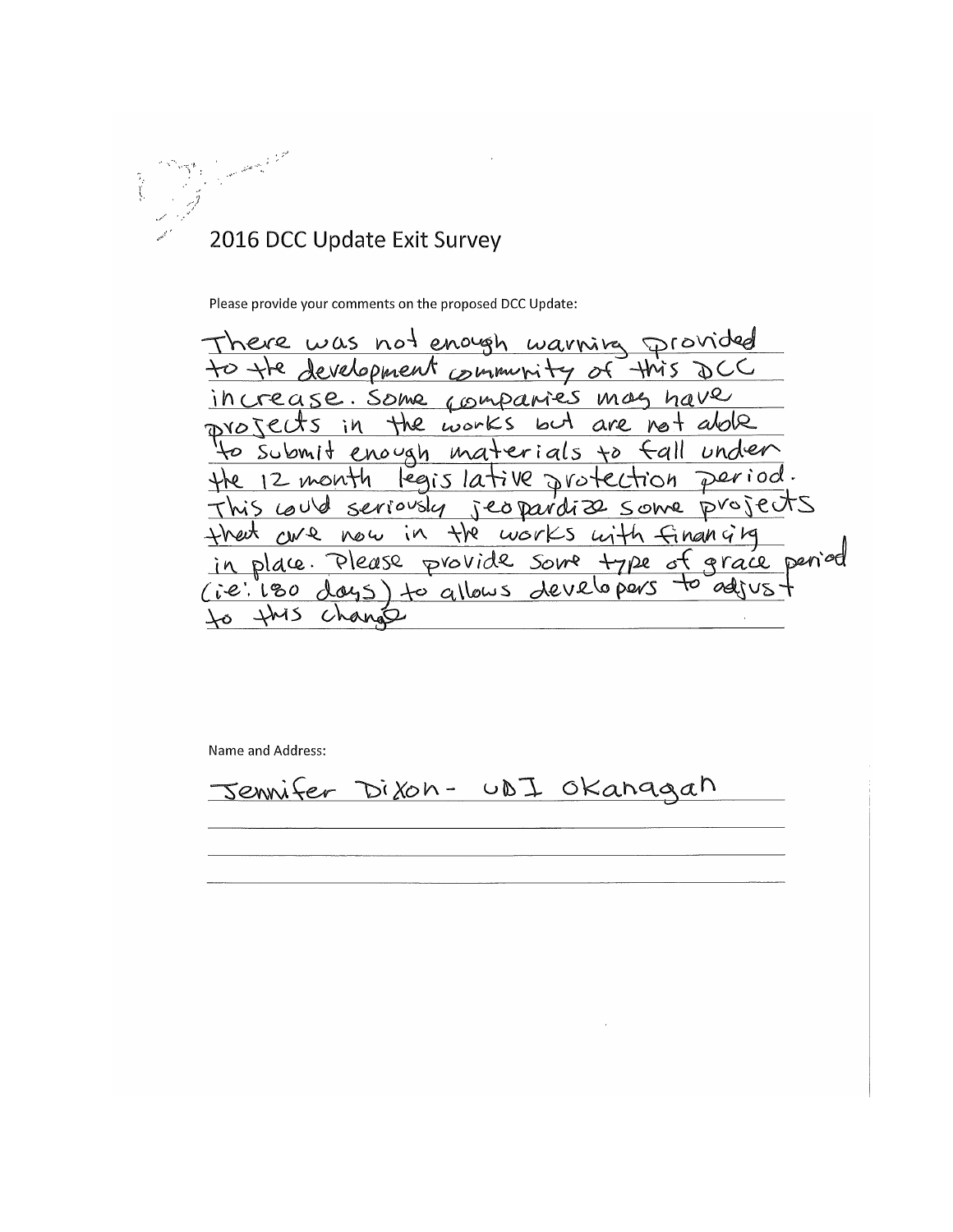Please provide your comments on the proposed DCC Update:

DNOT ENOUGN WARNING GIVEN BEFORE POC INCREASE ANNOWLER PROJECTS TAKE LONG LEAD TIMES TO REACH INVESTMENT DECISIONS TO COMMENCE AND THE LEAD TIME GIVE SWILLY NOT SUFFIENT. 2) SUGGEST A 6 MONTH IMPLICATED TATION PILASIE FOR MOJECTS INSTERM OR 12 MONTHS FROM D.P. 5) INCREASED DCC'S DO NOT ASSIST IN MAKING HOUSING AFFORD ABLE  $\sim 10$ 

Name and Address: PETER BRENNEMEN - VICTUR PROJECTS LTD SANAPHAR DEV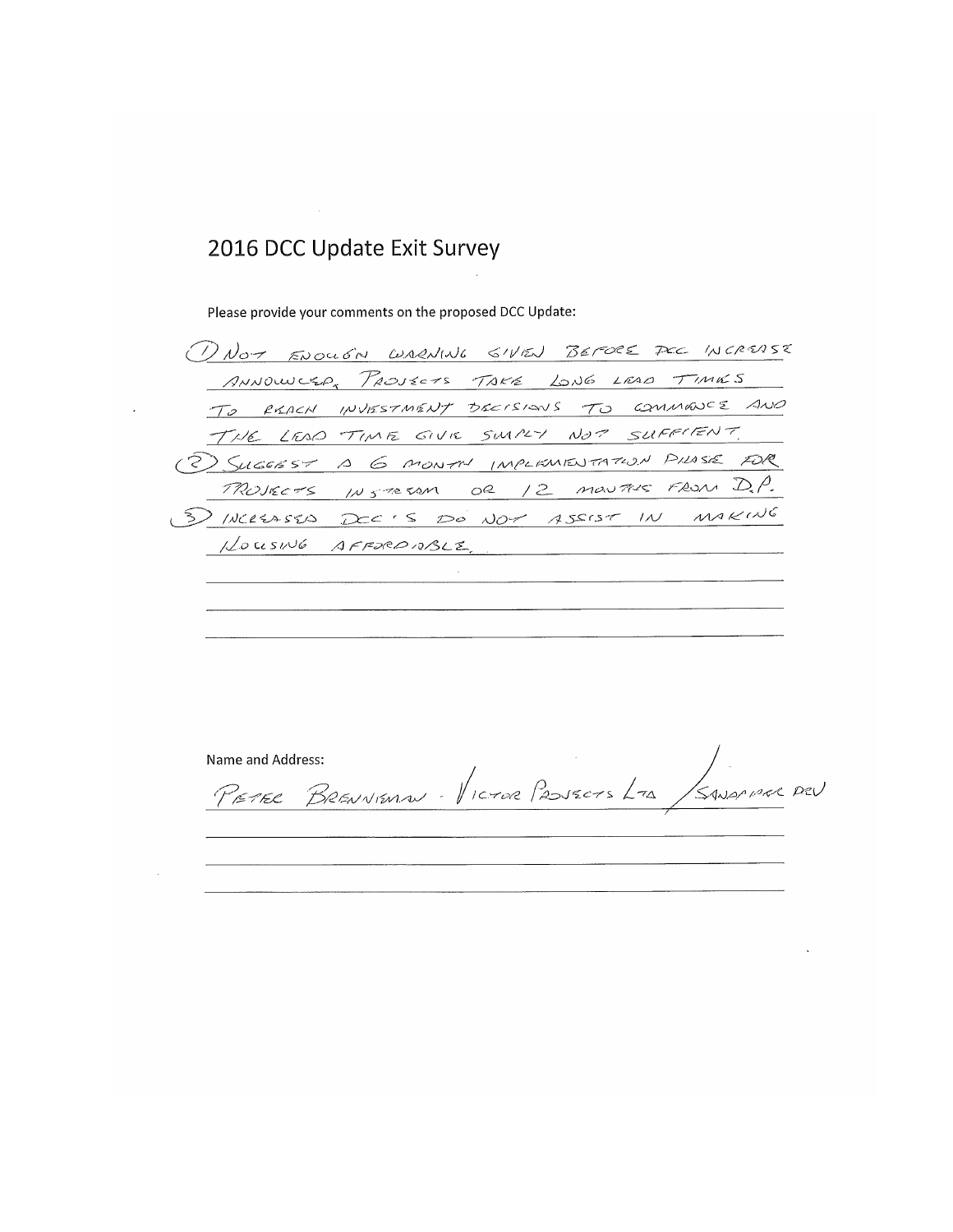Please provide your comments on the proposed DCC Update:

(i) Not enough Information provided be: minut vs. major DCC Review methodology Some furtner analysis on SW mission DCC rates vs. all other sectors. Why have shaked benefit arterial road allocations<br>Changed under minor review? 4) De best practices allow for update for significant puyzets<br>completed if unit rates (actual registered deducted from 2010)

Name and Address:

Melocuy Santos, 1628 Kloppen bug Road.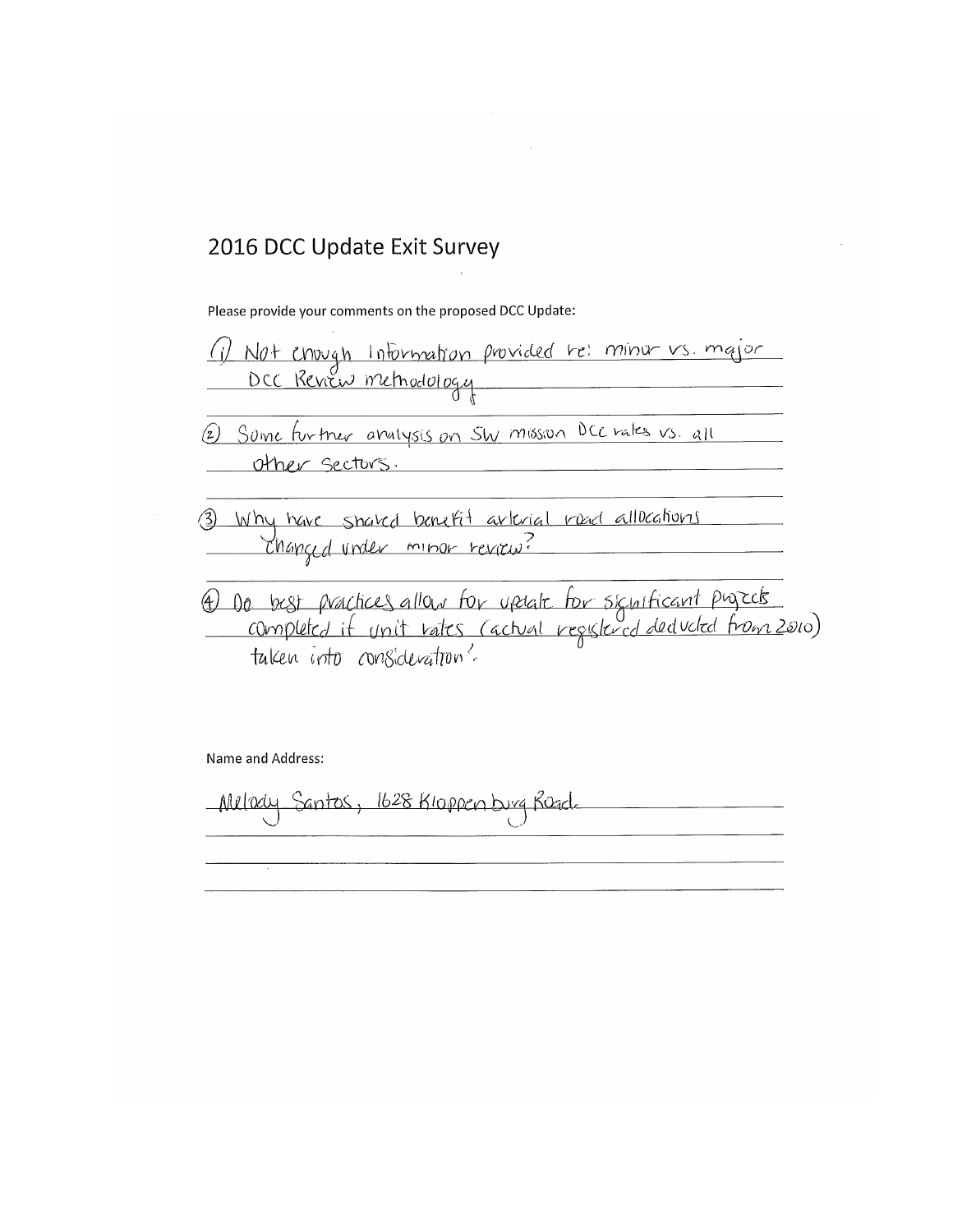Please provide your comments on the proposed DCC Update:

Is we are serious about being a city that supports active transportation, we should not be building any <u>(ideal). We are having to go into old neighbourhoods</u> and add these because we have an active transportation infrastructure debt. Let's not add to that debt. DCC should cover these costs, otherwise, maybe we should be developing in that area.

Name and Address:

Joselyn Kelwauna (dourntown area) Smith

 $\leftarrow$  3.